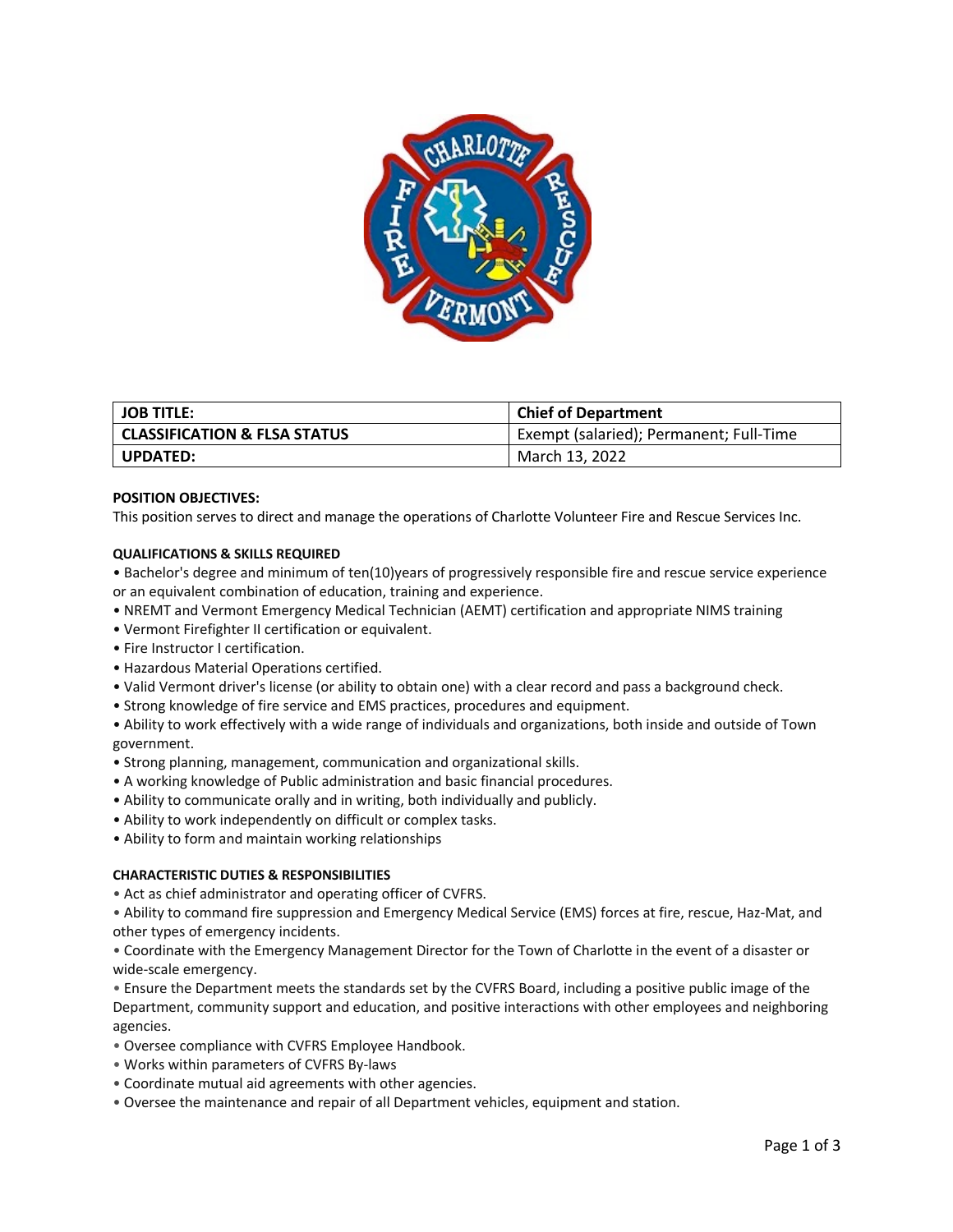• Oversee training programs, communications, personnel and support functions.

• Advise CVFRS Board, Town officials and Department personnel on the implications of, regulatory and technological developments relating to fire prevention, fire suppression and emergency medical care.

• Maintain compliance with all federal, state, and local regulatory statutes, mandates, and licenses required for operations.

• Propose and create appropriate ordinances related to fire prevention and suppression.

• Coordinate the long-range forecasting and planning needs of the Department in conjunction with the needs of the community and its citizens.

- Prepare, implement and control an annual capital and operating budget.
- Develop and maintain appropriate recordkeeping systems for all Departmental functions.
- Oversee grant applications, procurement of outside funds, appropriate expenditure of funds, accountability and tracking of inventory items, and timely and accurate reporting to appropriate agencies.
- Attend Town, County, and State meetings as needed or identify a designee for the department.
- Respond to requests for information relating to the operation of the Department.
- Review proposed site and building plans submitted to the Town for fire safety concerns.
- Interview and recommend candidates for positions.
- Oversee purchasing of supplies as needed.
- Develop, interpret, and implement standard operating and testing guidelines, policies, and training programs.
- Review time-sheets, payroll, logs, records, as required for the efficient operation of the organization.
- Perform related work as required.
- Schedule employees, per diems, and volunteers
- Review time sheets, payroll, logs, records, etc. as required for the operation of the organization.
- Attends meetings of the board of directors
- Attends meetings of the Town of Charlotte Select Board or other town organizations as needed

## **SUPERVISION RECEIVED**

This position is supervised by the CVFRS Board of Directors

## **SUPERVISION EXERCISED**

Direct and indirect administrative and operational supervision of full-time, per-diem staff, call-staff, and volunteers.

## **PHYSICAL REQUIREMENTS**

This position requires flexibility in the availability of the person filling it. The following chart Identifies physical demands and potential hazards typically encountered and reasonably anticipated in this position. Each item is marked with the rating that best matches the expectations of the position based on the following scale:

NA: Not applicable, not required/expected of position

NE: Requirement is present, but not essential to the position

0: Occasional (up to 20% of the time) and essential to the position

F: Frequently required (over 20% of the time) and essential to the position